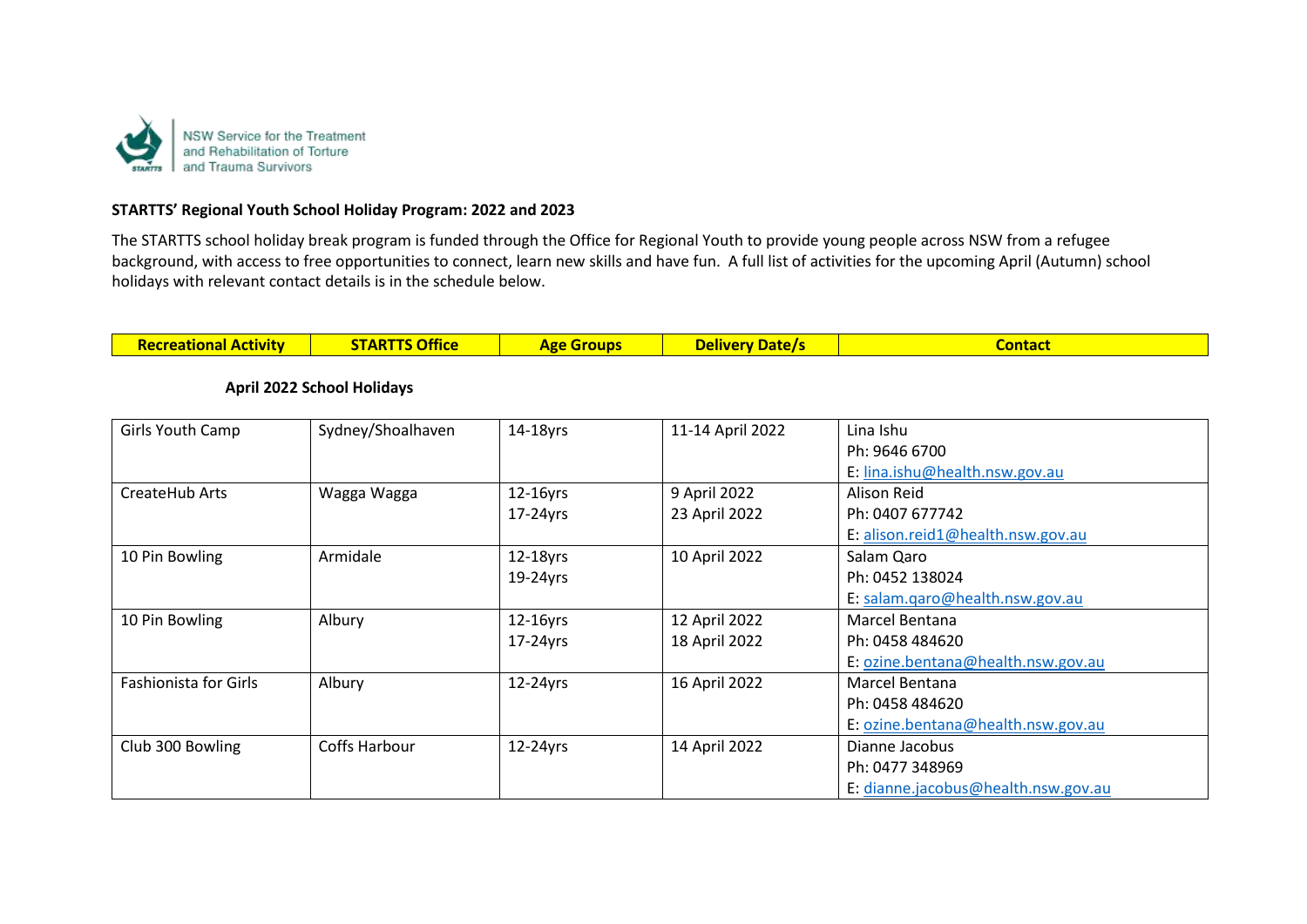| <b>Activity</b><br>Recreational | <b>Office</b><br>'A DT<br>. . | ATO | <b>Datel</b><br><b>Delivery</b> | contact |
|---------------------------------|-------------------------------|-----|---------------------------------|---------|
|                                 |                               |     |                                 |         |

## **July 2022 School Holidays**

| Surf School              | <b>Coffs Harbour</b>  | $12-16$ yrs | 14 July 2022 | Dianne Jacobus                      |
|--------------------------|-----------------------|-------------|--------------|-------------------------------------|
|                          |                       | 17-24yrs    |              | Ph: 0477 348969                     |
|                          |                       |             |              | E: dianne.jacobus@health.nsw.gov.au |
| Port Stephens Water Park | Port Stephens         | $16-24$ yrs | 9 July 2022  | Jo McGregor                         |
| and Shark Centre         |                       |             |              | Ph: 4923 7190                       |
|                          |                       |             |              | E: jo.mcgregor@health.nsw.gov.au    |
| CreateHub Arts           | Wagga Wagga           | 12-16yrs    | 7 July 2022  | Alison Reid                         |
|                          |                       | 17-24yrs    | 14 July 2022 | Ph: 0407 677742                     |
|                          |                       |             |              | E: alison.reid1@health.nsw.gov.au   |
| <b>Horse Riding</b>      | Wagga Wagga           | 12-16yrs    | 12 July 2022 | Alison Reid                         |
|                          |                       |             |              | Ph: 0407 677742                     |
|                          |                       |             |              | E: alison.reid1@health.nsw.gov.au   |
| Tempo                    | Albury                | 12-18yrs    | 2 July 2022  | Marcel Bentana                      |
|                          |                       |             |              | Ph: 0458 484620                     |
|                          |                       |             |              | E: ozine.bentana@health.nsw.gov.au  |
| <b>Youth Podcasters</b>  | Albury                | 12-18yrs    | 15 July 2022 | Marcel Bentana                      |
|                          |                       |             |              | Ph: 0458 484620                     |
|                          |                       |             |              | E: ozine.bentana@health.nsw.gov.au  |
| <b>Horse Riding</b>      | <b>Greater Hume</b>   | 12-18yrs    | 5 July 2022  | Marcel Bentana                      |
|                          | <b>Bits and Boots</b> | 19-24yrs    | 14 July 2022 | Ph: 0458 484620                     |
|                          |                       |             |              | E: ozine.bentana@health.nsw.gov.au  |
| Dorrigo National Park    | Bellingen             | 12-18yrs    | 7 July 2022  | Dianne Jacobus                      |
| <b>Adventure Day</b>     |                       |             |              | Ph: 0477 348969                     |
|                          |                       |             |              | E: dianne.jacobus@health.nsw.gov.au |
| Cooks for a Day          | Armidale              | 12-24yrs    | 14 July 2022 | Salam Qaro                          |
|                          |                       |             |              | Ph: 0452 138024                     |
|                          |                       |             |              | E: salam.qaro@health.nsw.gov.au     |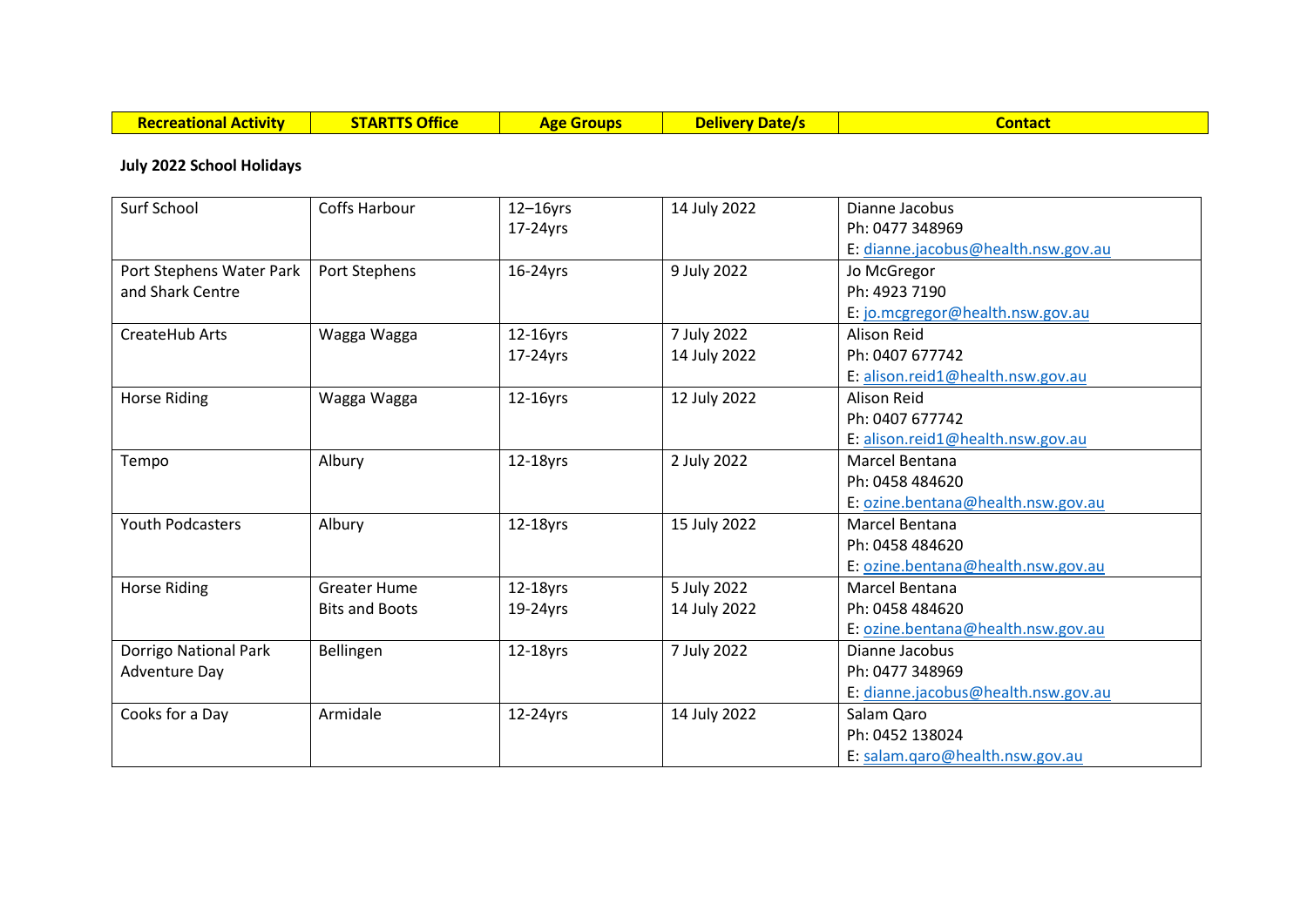# **Sept/Oct 2022 School Holidays**

| <b>Murray River Canoeing</b> | Albury              | $12-15$ yrs | 24 Sept 2022         | Marcel Bentana                      |
|------------------------------|---------------------|-------------|----------------------|-------------------------------------|
|                              |                     | $16-24$ yrs | 1 Oct 2022           | Ph: 0458 484620                     |
|                              |                     |             |                      | E: ozine.bentana@health.nsw.gov.au  |
| Afro Dance Productions       | Albury              | 12-24yrs    | 7 Oct 2022           | Marcel Bentana                      |
|                              |                     |             |                      | Ph: 0458 484620                     |
|                              |                     |             |                      | E: ozine.bentana@health.nsw.gov.au  |
| Camping                      | Port Stephens       | 14-18yrs    | 27-30 September 2022 | Salam Qaro                          |
|                              |                     | $19-21$ yrs |                      | Ph: 0452 138024                     |
|                              |                     |             |                      | E: salam.qaro@health.nsw.gov.au     |
| SwimFun                      | Armidale            | 12-18yrs    | 3-7 October 2022     | Salam Qaro                          |
|                              |                     |             |                      | Ph: 0452 138024                     |
|                              |                     |             |                      | E: salam.qaro@health.nsw.gov.au     |
| CreateHub Arts               | Wagga Wagga         | 12-16yrs    | 29 September 2022    | Alison Reid                         |
|                              |                     | 17-24yrs    | 6 October 2022       | Ph: 0407 677742                     |
|                              |                     |             |                      | E: alison.reid1@health.nsw.gov.au   |
| Horse Riding                 | Wagga Wagga         | 12-16yrs    | 4 October 2022       | Alison Reid                         |
|                              |                     |             |                      | Ph: 0407 677742                     |
|                              |                     |             |                      | E: alison.reid1@health.nsw.gov.au   |
| <b>Treetops Adventure</b>    | Coffs Harbour       | $12-16$ yrs | 27 September 2022    | Dianne Jacobus                      |
| Ropes course                 | Sealy Lookout Drive | 17-24yrs    | 6 October 2022       | Ph: 0477 348969                     |
|                              | Coffs Harbour       |             |                      | E: dianne.jacobus@health.nsw.gov.au |
| Youth Camp                   | Cessnock            | 12-18yrs    | 27-30 September 2022 | Jo McGregor                         |
|                              |                     |             |                      | Ph: 4923 7190                       |
|                              |                     |             |                      | E: jo.mcgregor@health.nsw.gov.au    |